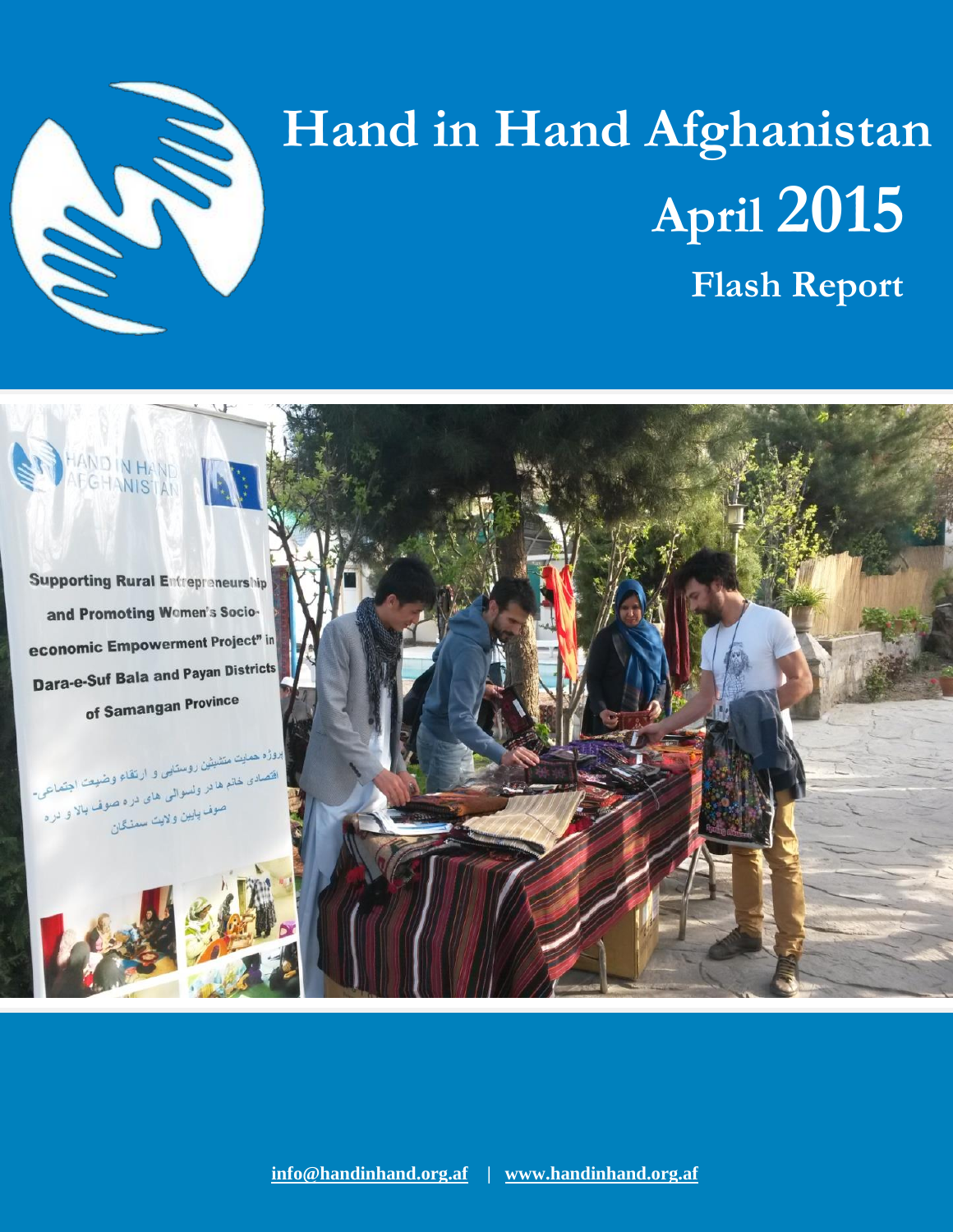

### **1. Acronyms**:

| $\mathbf{1}$   | AFN         | Afghanis - Afghanistan currency                  |
|----------------|-------------|--------------------------------------------------|
| 2              | <b>BDS</b>  | <b>Business Development Services</b>             |
| 3              | CDC.        | Community Development Council                    |
| $\overline{4}$ | DDA         | District Development Assembly                    |
| 5              | EIF         | Enterprise Incubation Fund                       |
| 6              | HiH-Af      | Hand in Hand-Afghanistan                         |
| 7              | MIS         | Management Information System                    |
| 8              | <b>MRRD</b> | Ministry of Rural Rehabilitation and Development |
| 9              | SHG         | Self Help Group                                  |
| 10             | <b>SLP</b>  | Sustainable Livelihood Program                   |
| 11             | <b>SME</b>  | Small and Medium Enterprise                      |
|                | $10T$ T.T   | 生しい しょうしょ (lest or display)                      |

#### 12 ToT Training of Trainers

### **2. Highlights of the month**

- Formation of 274 (119 female & 155 male) new microenterprise in Dar-e-Suf Bala and Payan districts of Samangan province and Aqcha district of Jawzjan province. While 33 (23 female & 10 male) microenterprises those were already economically engaged in the market, have expanded and all these microenterprises have resulted in creation of **444** (202 female and 242 male) jobs.
- 1,857 group members (1,254 female and 603 male) successfully completed different vocational skills training in Aqcha district of Jawzjan province and Dare-e- suf Bala and Payan of Samangan province. The capacity of members in the fields of Poultry, Tailoring, Wool Spinning, Beekeeping, Spicy Afghan Semian cooking (fried noodles) and hand waving is built. These trainings are fundamental for starting and growing a business.
- Hand in Hand Afghanistan has distributed 258 enterprise start-up toolkits to eligible members in Aqcha District of Jawzjan province. These toolkits provide the necessary tools and inputs to start or enhance microenterprises for members who have successfully completed the vocational skills trainings and have developed business plans. These toolkits have resulted in creation of 258 new microenterprises.
- 1,833 (1,092 female & 741 male) illiterate group members are currently undergoing life skills training in Dare-e-Suf Bala and Payan districts of Samangan province and Aqcha district of Jawzjan province. These classes started in December 2014 and Hand in Hand Afghanistan has provided the participants with a text book and the required stationery, while the community has actively taken part by providing rooms for classes with no cost.
- Sum of AFN 95,000 recollected as repayments of EIF loan from groups during the month which has increased the repayment rate to 84%**.**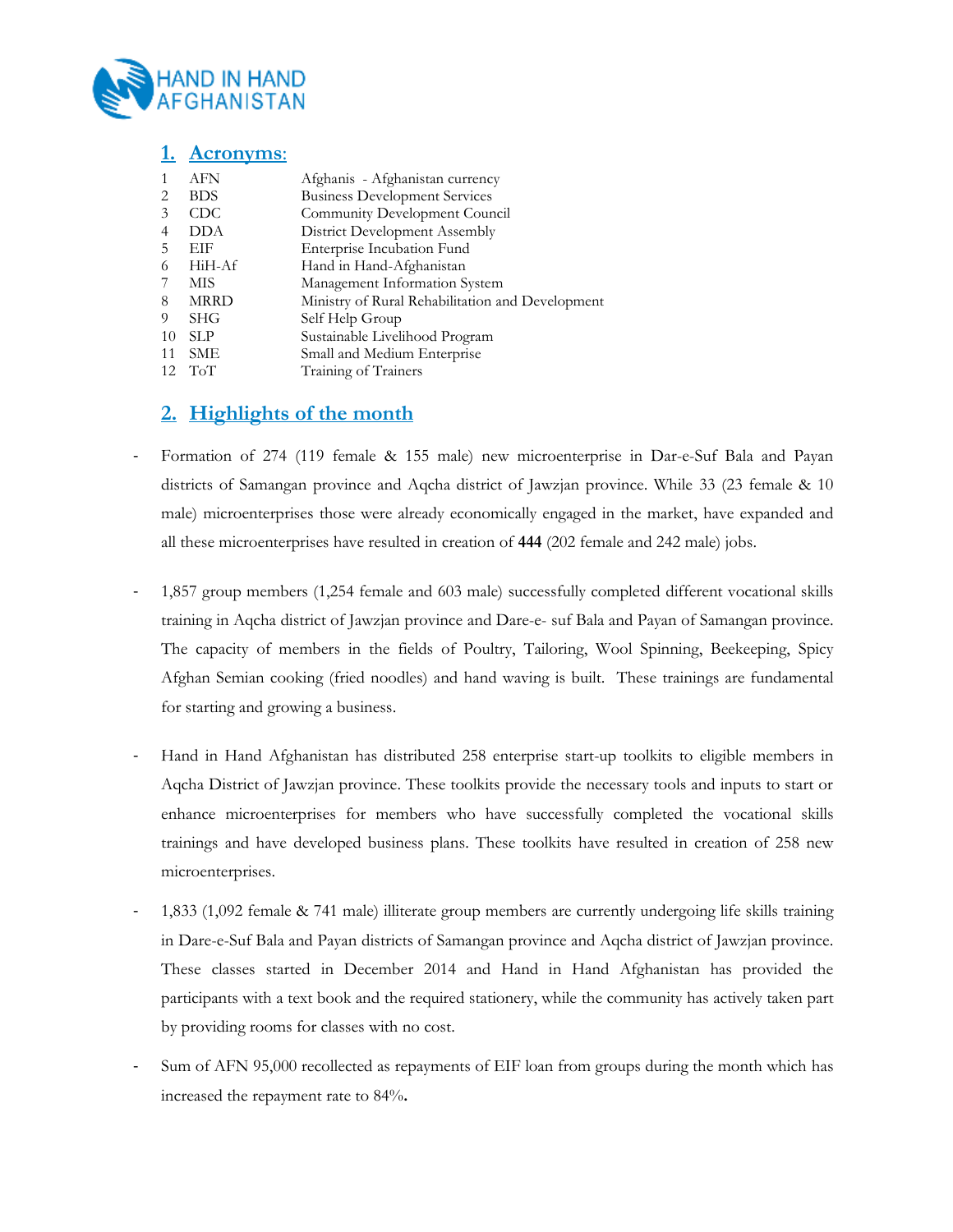

- Sum of AFN 679,30 saved within the groups by members in Dara-e-Suf Bala and Payan districts of Samangan province and Aqcha district of Jawzjan province.
- 100 internal loans took place among the group members with a total value of AFN 559,400 in Dara-e-Suf Bala and Payan districts of Samangan province and Aqcha district of Jawzjan province. Internal loans aim to utilize the group savings accumulated by members for creation and expansion of enterprises.
- Representative of two female SHGs of Wahdat and Asal from Sholgara visited from Rabia Balkhi women market in Mazar City of Balkh province, the purpose behind was to market their products. Their handicraft products met the market demand and agreed on mutual work of provision of products for selling.
- Capacity building training conducted for 12 participants (5 female  $\&$  7 male) including the newly hired District Officer, District Assistant, VEFs and none HiH Af employee who will serve as backup in Shortepa district of Balkh Province. The training aimed to familiarize the participants to HiH network, HiH Afghanistan, its vision and mission, and the HiH model. The training also included effective communication skills and community mobilization skills. These staff also received the ToT of Module 01- Group Management for SHGs and CIGs formation and administration.
- The mobilization and outreach of 22 community CDCs, DDA and government related sectors completed in four clusters in Keshindeh district as following: 1st cluster in Keshenda Bala and Keshendah Payeen, 2<sup>nd</sup> cluster in centre of Aqkobrok, 3<sup>rd</sup> cluster in Qara Bayi and 4<sup>th</sup> cluster in Jamak villages. As the second step, the group formation has started in Shortepa district of Balkh province that resulted in formation of 4 female groups comprising 55 members.
- European Union Delegation office hosted a one-day local trader's bazaar exhibition at Kabul on  $10<sup>th</sup>$ April 2015. The Hand in Hand Afghanistan representatives were invited to represent the female entrepreneurs' products at the event due to high recommendation on their products. The exhibition opened to wider ring of international and national diplomats, donors, governmental, nongovernmental organizations communities. Based on the positive practice and lessons learnt, the products were customized to meet the demand of the visitors.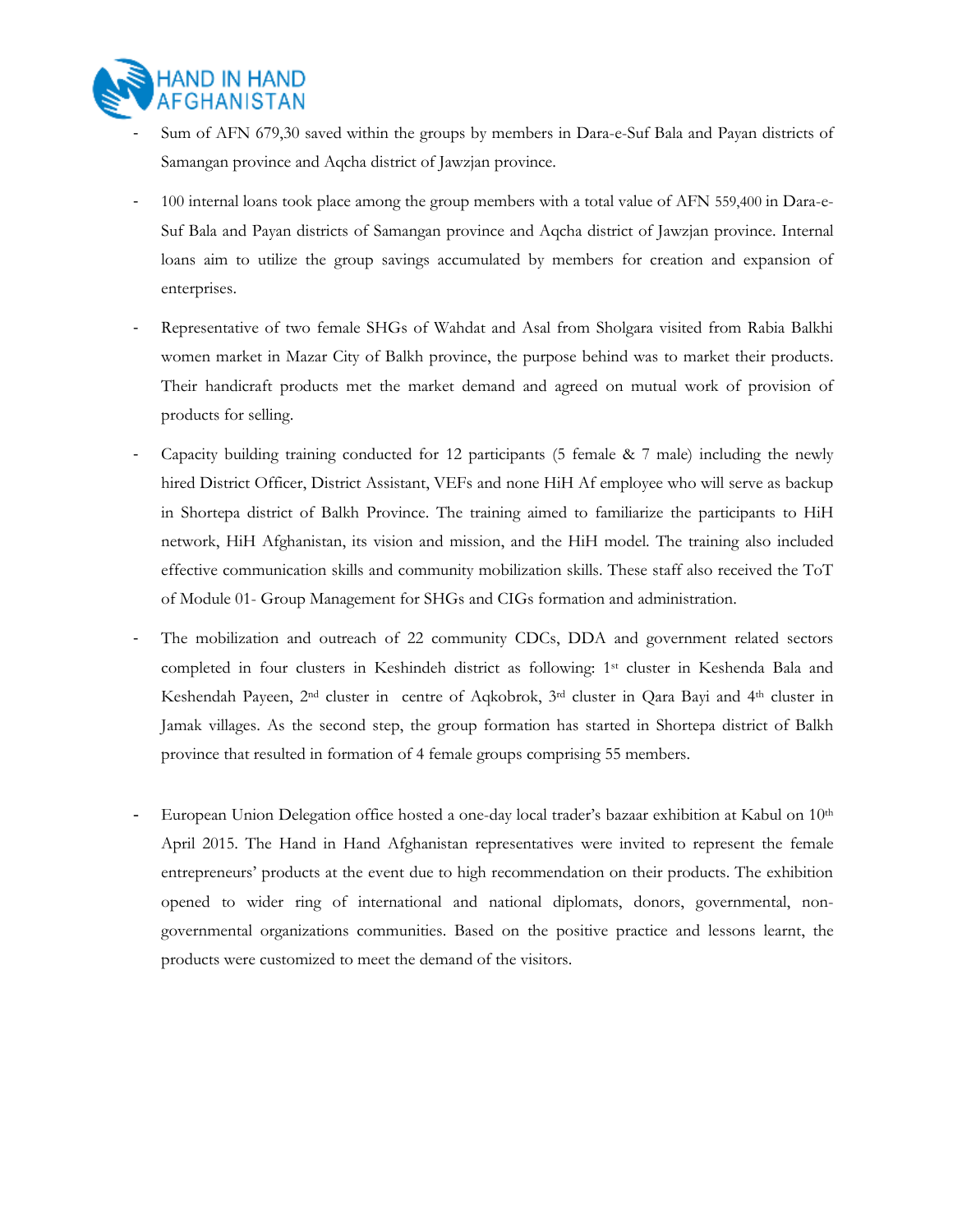

## **3. Case Study:**

#### **Khawar and her dreams for the future**

Khawar is a 27 year old girl with disability. She was born healthy, but a planted mine exploded and caused losing her left leg when she was a kid and later on things got worse for Khawar as she lost her father. She now lives in a rural area, in Zawarha village of Sholgara district with her 4 sisters and two brothers with lots of difficulties

However, life has been frightening for Khawar since childhood, but it hasn't stopped her being hopeful



and looking to future optimistically. Although Khawar was illiterate and disabled, but not hopeless therefore she has been looking for a way to work and have income long years ago. Khawar heard from friends and neighbors about HiH Af program and joined Aamo SHG which was formed in her village. Along with other trainings she received Live Skills training and learned how to read, write and do basic calculation after a four-month course.

Soon after, Khawar fulfilled another dream and became eligible of taking a tailoring training where trainees learn skills and basic financial management to run their own business. She is now a tailor and receives orders from neighborhoods and usually earns around AFN 5,000 per month. *"I always dreamed to become a literate girl and then learn a skill which helped me to have income and contribute to family expenses."*

Said Khawar

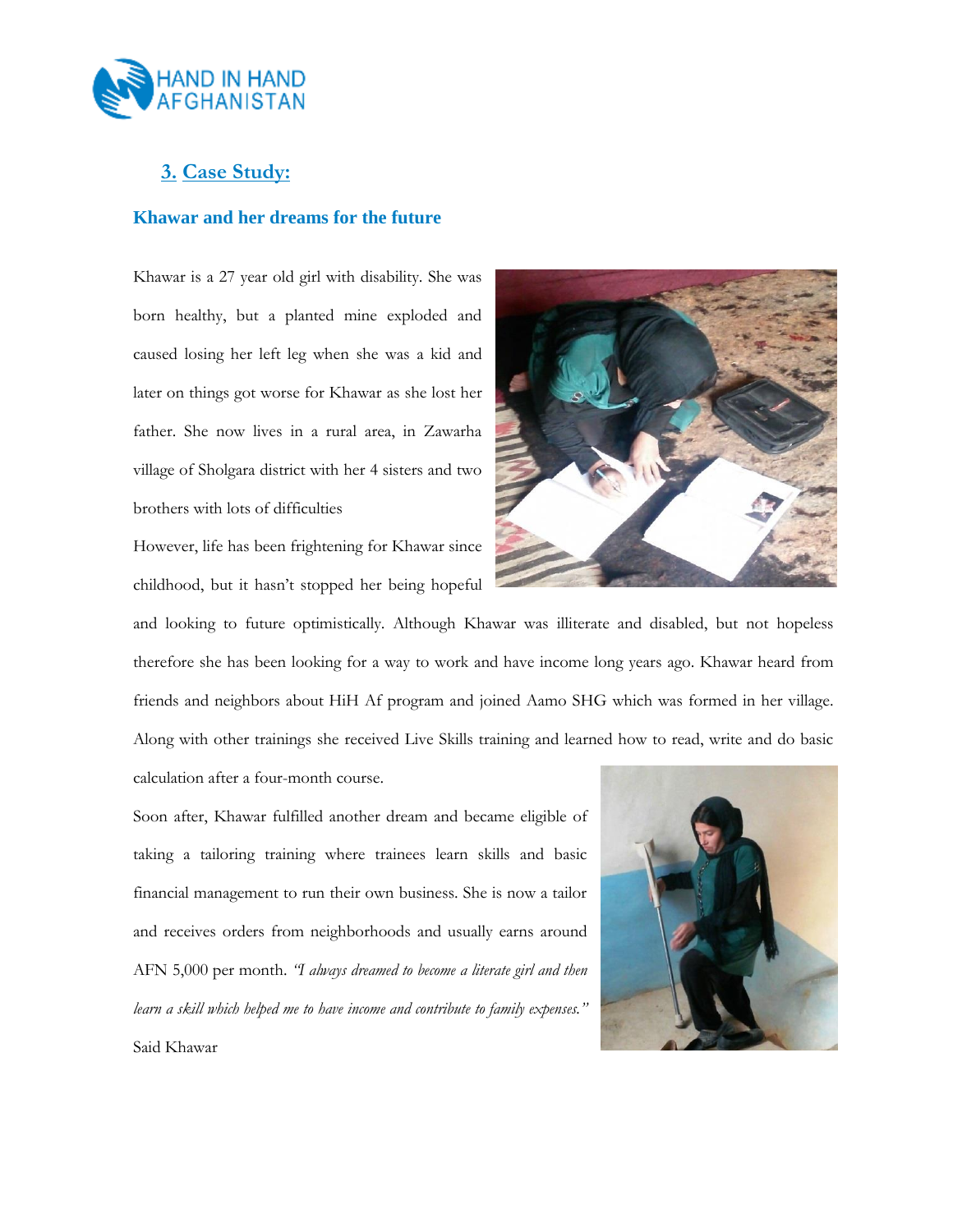

## **4. Table of Summary of Operations:**

|                                                                   | Cumulative | Change          | Total at the |
|-------------------------------------------------------------------|------------|-----------------|--------------|
|                                                                   | End of     | During          | end of April |
|                                                                   | March      | April 2015      | 2015         |
|                                                                   | 2015       |                 |              |
| <b>People Engaged</b>                                             |            |                 |              |
| <b>Total Number of Staff:</b>                                     | 160        | 49              | 209          |
| - Female                                                          | 76         | 32              | 108          |
| - Male                                                            | 84         | 7               | 91           |
| <b>Groups and Microenterprise Promotion</b>                       |            |                 |              |
| <b>Total Number of Groups Formed:</b>                             | 1,316      | 4               | 1,320        |
| - Female                                                          | 760        | 4               | 764          |
| - Male                                                            | 556        | N/A             | 556          |
| Total Number of Members in the formed Groups:                     | 22,371     | 55              | 22,426       |
| - Female                                                          | 12,955     | $\overline{55}$ | 13,010       |
| - Male                                                            | 9,416      | $\theta$        | 9,416        |
| Total Number of Groups Active with HiH-Af:i                       | 882        | 4               | 886          |
| - Female                                                          | 553        | 4               | 557          |
| - Male                                                            | 329        | N/A             | 329          |
| Total Number of members graduated:                                | 5,043      | N/A             | 5,043        |
| - Female                                                          | 2,018      | N/A             | 2,018        |
| - Male                                                            | 3,025      | N/A             | 3,025        |
| <b>Total Number of Groups Handed Over:</b>                        | 209        | N/A             | 209          |
| - Female                                                          | 122        | N/A             | 122          |
| - Male                                                            | 87         | N/A             | 87           |
| <b>Total Number of Microenterprises Formed:</b>                   | 6,664      | 274             | 6,938        |
| - Female                                                          | 4,050      | 119             | 4,169        |
| - Male                                                            | 2,614      | 155             | 2,769        |
| Total Number of Microenterprises expanded:                        | 1,239      | 33              | 1,272        |
| - Female                                                          | 815        | 23              | 838          |
| - Male                                                            | 424        | 10              | 434          |
| Total Number of Jobs Created:ii                                   | 11,274     | 444             | 11,331       |
| - Female                                                          | 6,911      | 202             | 6,956        |
| - Male                                                            | 4,363      | 242             | 4,375        |
| <b>Total Number of Enterprise Startup toolkits</b><br>distributed | 3,343      | 258             | 3,601        |
| - Female                                                          | 2,584      | 104             | 2,688        |
| - Male                                                            | 759        | 154             | 913          |
| <b>Total Number of Members trained in Group</b>                   |            |                 |              |
| Management Package:iii                                            | 22,371     | 58              | 22,429       |
| - Female                                                          | 12,955     | 58              | 13,013       |
| - Male                                                            | 9,416      | N/A             | 9,416        |
| <b>Total Number of Members trained in Microfinance</b>            |            |                 |              |
| package:iv                                                        | 18,324     | 58              | 18,382       |
| - Female                                                          | 11,134     | 58              | 11,192       |
| - Male                                                            | 7,190      | N/A             | 7,190        |
| Total No. of Members trained in Business                          |            | 58              |              |
| Development package:v                                             | 17,579     |                 | 17,637       |
| - Female                                                          | 1,0881     | 58              | 10,939       |
| - Male                                                            | 6,698      | N/A             | 6,698        |
| Total No. of Members trained in Business                          |            |                 |              |
| Development and Microfinance Refresher Training                   | 2,500      | N/A             | 2,500        |